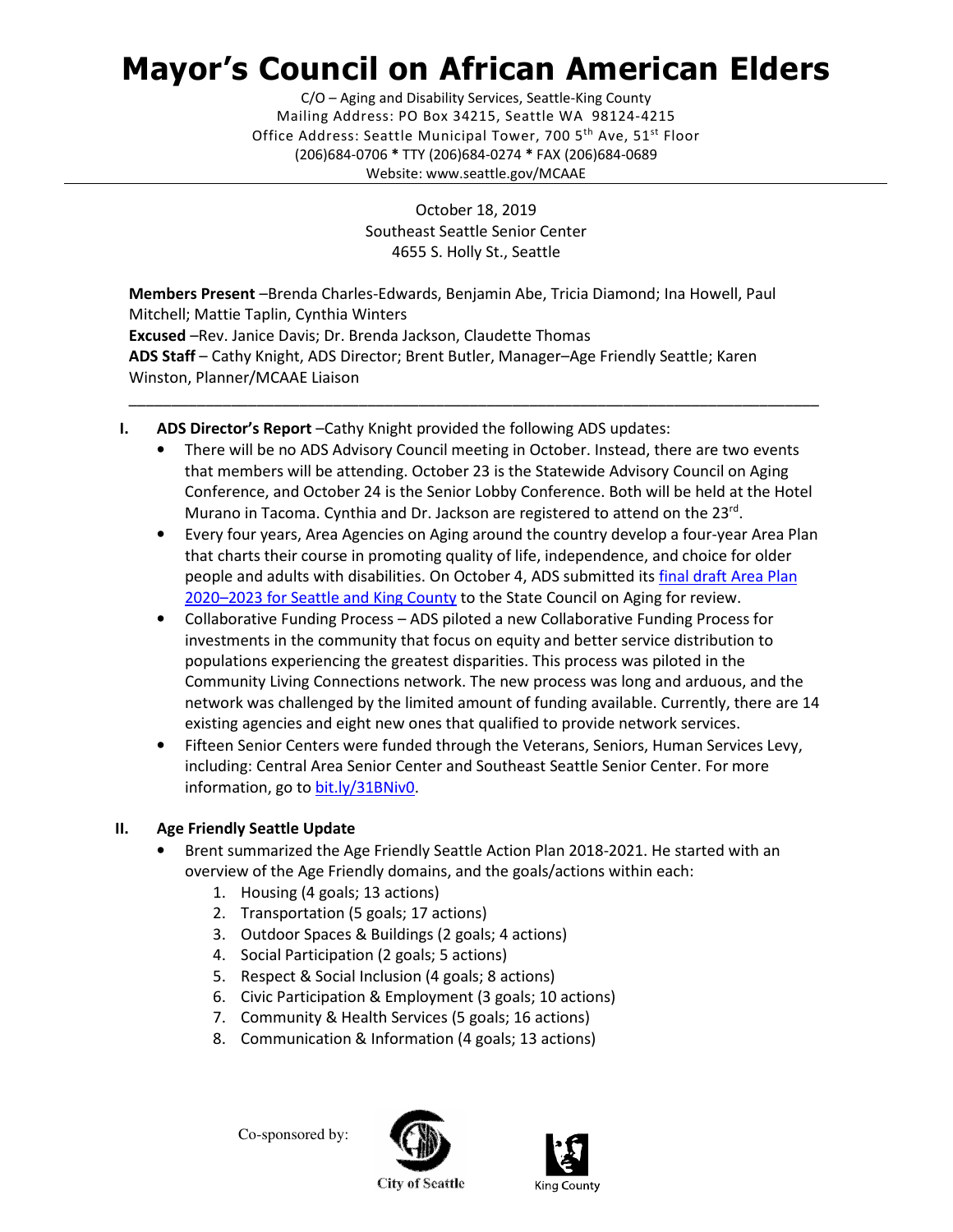• There is an Age Friendly Coalition for Seattle & King County that supports this work and consists of four subcommittees: The NW Universal Design Council; Housing Committee; Transportation & Public Spaces Committee; and the Outreach & Communications Committee.

|    | <b>MCAAE Priorities</b>                                                                                               | <b>Age Friendly</b><br><b>Action Plan</b> | <b>Outcomes/Status</b>                                                                                                                                                             |
|----|-----------------------------------------------------------------------------------------------------------------------|-------------------------------------------|------------------------------------------------------------------------------------------------------------------------------------------------------------------------------------|
| 1. | Develop extremely low-income<br>(30% AMI) housing in Seattle's<br>Central District.                                   | Same as Age<br>Friendly<br>Action 2.1b    | Africatown: 30% AMI - No<br>$\bullet$<br>Liberty Bank: 30% AMI - Yes<br>$\bullet$<br>Public Square: 30% AMI - No<br>$\bullet$<br>Mount Zion: 30% AMI - Yes<br>٠                    |
| 2. | Develop preference policies for<br>neighborhoods impacted by<br>gentrification.                                       | Implements<br>Age Friendly<br>Goal $2.1$  | Affirmative Marketing required/applied<br>$\bullet$<br>$30\%$ AMI – Yes<br>$\bullet$<br>87% Residents are people of color<br>$\bullet$                                             |
| 3. | Property tax relief for older<br>homeowners in Seattle & King<br>County.                                              | Same as Age<br>Friendly<br>Action 2.2a    | As a result of the 2019 State Legislative<br>٠<br>session, income limits will now be indexed<br>at 65% of the median household income<br>beginning in 2020.                        |
| 4. | Increase investments to<br>improve service delivery for<br>older African Americans in<br>south Seattle & King County. | Aligns with<br>Age Friendly<br>Goal 7.4   | Prioritized during the 2019 collaborative<br>$\bullet$<br>funding process<br>\$1.5 million awarded to support an<br>$\bullet$<br>innovative African Diaspora Senior Center<br>Hub. |

 • Brent discussed how the MCAAE 2018-2019 priorities connect with goals in the Age Friendly Action Plan.

- • 2020 MCAAE Priorities Brent asked if some recommendations should be carried-over to address in 2020, such as Priority #1, and also identified other advocacy items members may want to pursue, such as:
	- o Implementation of the Levy Oversight Board member recommendations (See meeting summary from July 2019).
	- o Reach out to the Design Review Board for the Central District re potential collaborations.
	- o Partner with the Anti-Stigma Working Group to address the increase HIV/AIDS cases among foreign born Blacks (Age Friendly Action 7.1)
- • These and other potential advocacy items will be discussed at the 2020 MCAAE annual retreat in January.

## III. African American Elders Program (AAEP)

- • Cynthia read an email from AAEP program manager, Margaret Boddie, regarding the program's need for a Registered Nurse to support frail elderly clients.
- • In the email, Margaret discussed how the program continually receives referrals for elders that are so frail and disconnected from the medical system. Having a nurse would save lives! A nurse would also be able to assist with planning care for these individuals. She encouraged the MCAAE to advocate for policy that includes frail Black elders.
- Members agreed to table this discussion for the January 2020 MCAAE retreat.